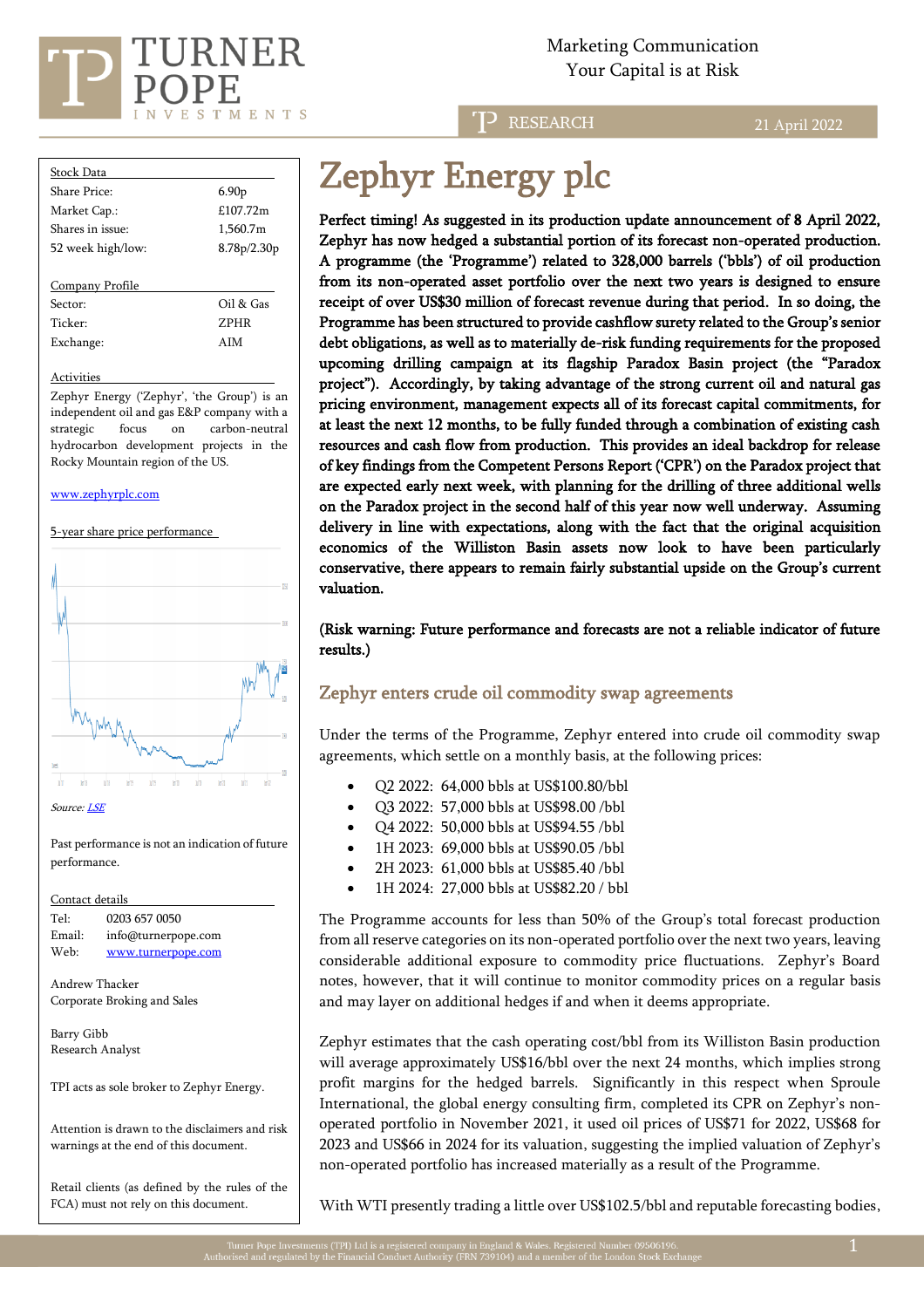

# Marketing Communication

T<sup>D</sup> RESEARCH

21 April 2022

such as The Economy Forecast Agency, providing monthly consensus forecasts for the same prospective three years that suggest prices ranging from a low of US\$107.58 (May 2022) to a high of US\$193.88 (April 2024), Zephyr's management retains significant opportunity to lock in still greater value from the remaining majority of its forecast non-operated production, and 100% of its produced natural gas volumes, which still retain exposure to future changes in commodity prices.

### Key findings from Sproule's Paradox project Competent Persons Report anticipated early next week

Originally expected to be released in March 2022, Sproule is now expected to release the key findings of its CPR covering the Zephyr's flagship project (including overlying reservoirs) in the Paradox Basin, Utah, early next week. This is expected to provide significant insight to the Paradox Project's upside, potentially with 1 billion barrels of oil equivalent ('boe') in place, of which between 5% to 15% considered recoverable.

Production tests have already indicated a rate constrained average of 716 boe/d with peaks of 1,083 boe/d, all with very limited pressure drawdown. Modelling suggests the well is capable of production plateau rates of 10 million cubic feet of gas per day and 500 bopd of liquids (average total of 2,000 boepd). Potential risks remaining to be managed include water saturation, reservoir pressure and hydrocarbon fluid type. Based on at least 150 (unrisked) locations to drill, however, a successful three-well programme in 2022 could lead to a significantly larger FY 2023 development and delineation programme.

Importantly in this respect, the 60 API liquids produced are considered ideal for blending with heavier Utah crude and currently command a premium to WTI price per barrel at the refiner. Significant gas volumes offer potential to be tied into local gas infrastructure (for which assessment should be completed in 2H 2022) in anticipation of first sales being made in 2023 or otherwise sold on site to generate power for a co-located crypto mining facility(s). Within this, management continues to stress its efforts to be a responsible steward of both investors' capital and the environment in which Zephyr works.

(Risk warning: Future performance and forecasts are not a reliable indicator of future results.)

## THIS DOCUMENT IS NOT FOR PUBLICATION, DISTRIBUTION OR TRANSMISSION INTO THE UNITED STATES OF AMERICA, JAPAN, CANADA OR AUSTRALIA.

#### **Conflicts**

This is a non-independent marketing communication under the rules of the Financial Conduct Authority ("FCA"). The analyst who has prepared this report is aware that Turner Pope Investments (TPI) Limited ("TPI") has a relationship with the company covered in this report. Accordingly, the report has not been prepared in accordance with legal requirements designed to promote the independence of investment research and is not subject to any prohibition on dealing by TPI or its clients ahead of the dissemination of investment research.

TPI manages its conflicts in accordance with its conflict management policy. For example, TPI may provide services (including corporate finance advice) where the flow of information is restricted by a Chinese wall. Accordingly, information may be available to TPI that is not reflected in this document. TPI may have acted upon or used research recommendations before they have been published.

#### Risk Warnings

Retail clients (as defined by the rules of the FCA) must not rely on this document.